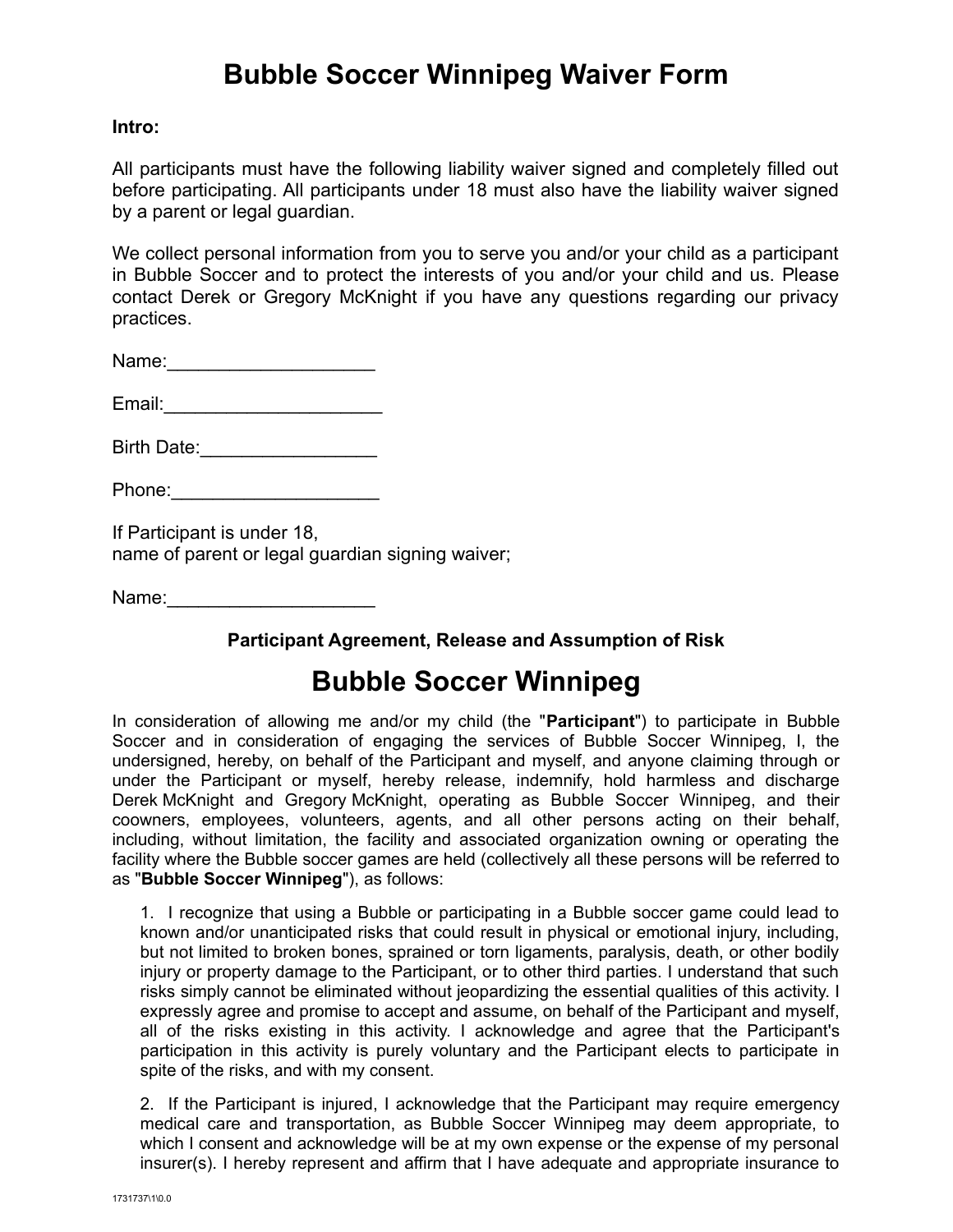provide coverage for such medical care and transportation. I understand and agree that Bubble Soccer Winnipeg will not pay for any cost or expenses incurred as a result of injury to a Participant and any medical care and transportation deemed necessary.

3. I, on behalf of the Participant and myself, to the extent permitted by law, hereby voluntarily release, forever discharge, and agree to defend, and hold harmless Bubble Soccer Winnipeg from any and all claims, demands, or causes of action, which are in any way connected with the Participant's participation in Bubble Soccer Winnipeg activities and/or the Participant's use of Bubble Soccer Winnipeg's equipment including, but not limited to, any such claims based upon damages caused or alleged to have been caused in whole or in part by the negligent acts or omissions of Bubble Soccer Winnipeg.

4. Should Bubble Soccer Winnipeg or anyone acting on their behalf, be required to pay attorney's fees and costs to enforce this Agreement, I agree to compensate and hold them harmless for all such fees and costs.

5. I validate that the Participant is physically able to participate in all activities without aid or assistance. I further validate that I am willing to assume the risk of any injury despite any medical or physical condition that the Participant may have.

6. I agree that if any portion of this Agreement is found to be void or unenforceable, the remaining portions shall remain in full force and effect. If there are any disputes regarding this Agreement, I, as Participant or on behalf of the Participant, hereby waive any right I or the Participant may have to a trial and agree that such dispute shall be brought within one year of the date of this Agreement and will be determined by binding arbitration before one arbitrator. I further agree that the arbitration will take place solely in the Province of Manitoba and that the substantive law of Manitoba shall apply. If, despite the representations made in this Agreement, I, the Participant, or anyone on behalf of me and/or the Participant file or otherwise initiate a lawsuit against Bubble Soccer Winnipeg, in addition to my agreement to defend and indemnify Bubble Soccer Winnipeg, I hereby agree to pay within 60 days as liquidated damages the amount of \$900 to Bubble Soccer Winnipeg. Should I fail to pay this liquidated damages amount within the 60 day time period provided by this Agreement, I further agree to pay interest on the \$900 amount calculated at 12% per annum.

7. I further consent to Bubble Soccer Winnipeg photographing, videotaping, and/or otherwise recording the Participant engaged in Bubble Soccer Winnipeg's activities and grant permission to Bubble Soccer Winnipeg to use the Participant's name, face, likeness, voice and appearance in connection with exhibitions, publicity, advertising and promotional materials.

BY SIGNING THIS AGREEMENT, I ACKNOWLEDGE THAT IF THE PARTICIPANT IS INJURED OR PROPERTY IS DAMAGED DURING THE PARTICIPANT'S PARTICIPATION IN THIS ACTIVITY, I MAY BE FOUND BY A COURT OF LAW TO HAVE WAIVED MY AND THE PARTICIPANT'S RIGHT TO MAINTAIN A LAWSUIT AGAINST BUBBLE SOCCER WINNIPEG ON THE BASIS OF ANY CLAIM FROM WHICH I HAVE RELEASED THEM HEREIN. I have had sufficient opportunity to read this entire document. I understand this agreement, and I voluntarily agree to be bound by its terms.

Signature of Participant

\_\_\_\_\_\_\_\_\_\_\_\_\_\_\_\_\_\_\_\_\_\_\_\_

\_\_\_\_\_\_\_\_\_\_\_\_\_\_\_\_\_\_\_\_\_\_\_\_

Date